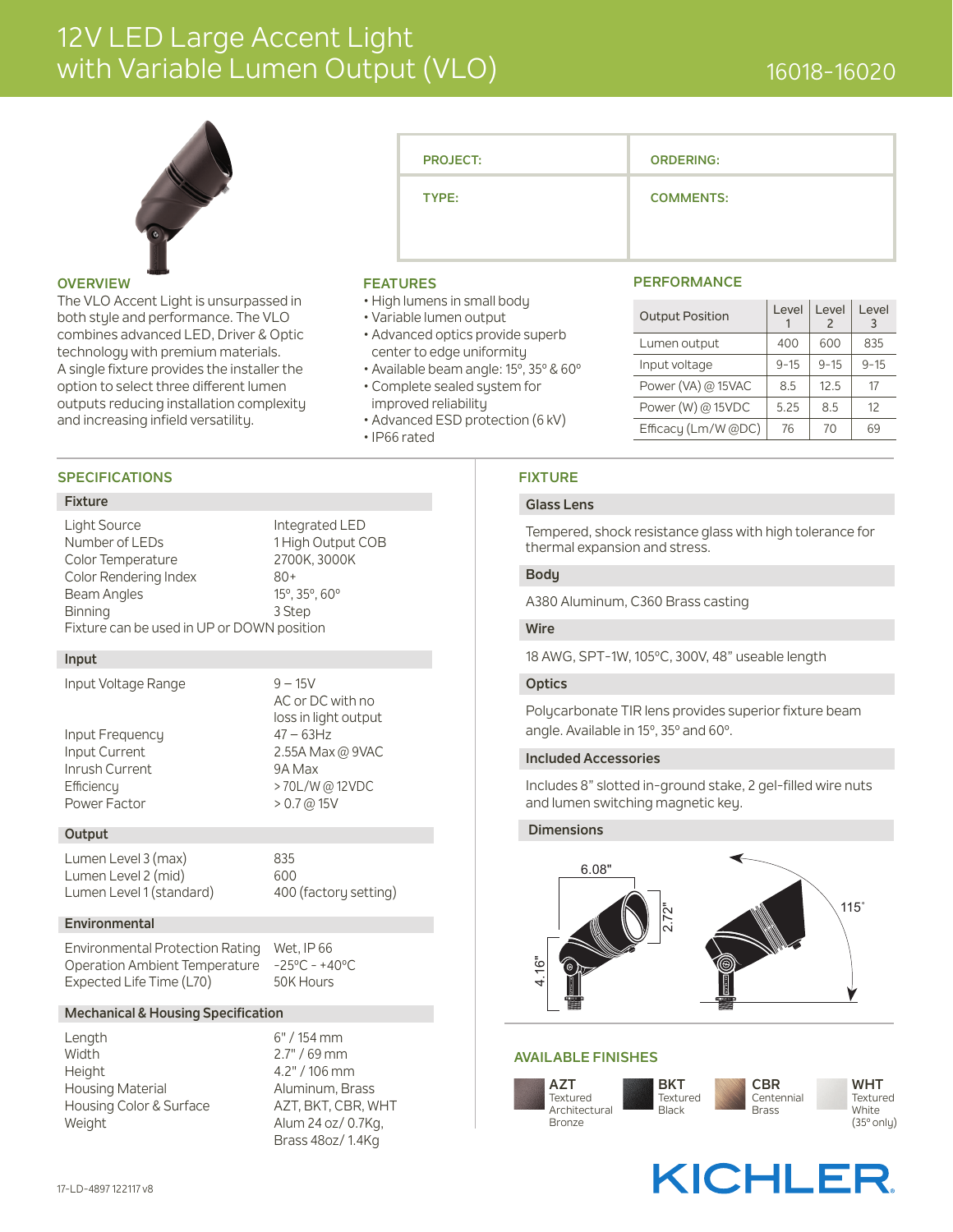### 12V LED Large Accent Light with Variable Lumen Output (VLO) 16018-16020 16018-16020

### **INSTALLATION INFORMATION**

| <b>Type</b>     | Voltage | <b>Dimming Level</b> | Power         |      |          |
|-----------------|---------|----------------------|---------------|------|----------|
| Supply          | Level   |                      | $\mathcal{P}$ | 3    | (W)      |
| <b>AC</b>       | 9V      | 8                    | 12            | 17   | $0 - 20$ |
| Voltage<br>(VA) | 12V     | $\mathsf{Q}$         | 13            | 17.5 | 40       |
|                 | 15V     | 9                    | 13            | 18   | 60       |
| DC.             | 9V      | 6                    | 9             | 12.5 | 80       |
| Voltage         | 12V     | 5.5                  | 8             | 12   | 100      |
| (W)             | 15V     | 5.5                  | 8             | 12   | >100     |

| Dimming Level |    |      |          | Wire Gauge / Length / (ft/m) Load Chart |          |         |         |
|---------------|----|------|----------|-----------------------------------------|----------|---------|---------|
|               |    |      | (W)      | 10                                      | 12       | 14      | 16      |
| 8             | 12 | 17   | $0 - 20$ | 1860/567                                | 1150/351 | 730/223 | 450/137 |
| 9             | 13 | 17.5 | 40       | 930/283                                 | 580/177  | 370/113 | 230/70  |
| Q             | 13 | 18   | 60       | 620/189                                 | 390/119  | 240/73  | 150/46  |
| 6             | 9  | 12.5 | 80       | 470/143                                 | 290/88   | 180/55  | 110/34  |
| 5.5           | 8  | 12   | 100      | 370/113                                 | 230/70   | 140/43  | 90/27   |
| 5.5           | 8  | 12   | >100     | <b>Consult Technical Support</b>        |          |         |         |
|               |    |      |          | Power                                   |          |         |         |

| <b>Ordering Guide</b><br>(product number<br>breakdown) | <b>Item Number for Fixture</b><br>Size & Beam Angle:<br>$16018 =$ Small $15^{\circ}$ Spot<br>$16019 = Small 35^{\circ}$ Flood<br>$16020$ = Small $60^\circ$ Wide Flood | <b>Product</b><br>Finish:<br><b>AZT</b> = Textured Architectural Bronze<br>$BKT = Black$<br>$CBR = Centennial Brass$<br><b>WHT</b> = Textured White (only in $35^\circ$ ) | Color<br>Temperature:<br><b>27</b> = 2700K. Warm White<br><b>30 = 3000K. Pure White</b> |
|--------------------------------------------------------|------------------------------------------------------------------------------------------------------------------------------------------------------------------------|---------------------------------------------------------------------------------------------------------------------------------------------------------------------------|-----------------------------------------------------------------------------------------|
| Example: 16018 CBR 30                                  | 16018                                                                                                                                                                  | C B R                                                                                                                                                                     | 30                                                                                      |

|                   | <b>Number</b>         | Item<br>16018 (low) |                   |     | 16019 (low)       |                   |             |                | 16020 (low)       |
|-------------------|-----------------------|---------------------|-------------------|-----|-------------------|-------------------|-------------|----------------|-------------------|
|                   | <b>Beam Angle</b>     | 15° Spot            |                   |     | 35° Flood         |                   |             | 60° Wide Flood |                   |
|                   | <b>Max Candela</b>    | 3521                |                   |     | 948               |                   |             | 396            |                   |
| <b>LOW LUMENS</b> | Ft. Away              | Foot-candles        | <b>Beam Width</b> | Ft. | Foot-candles      | <b>Beam Width</b> | Ft.         | Foot-candles   | <b>Beam Width</b> |
|                   | 8'                    | 40.2                | 2.1               | 4'  | 37.3              | 2.5               | $4^{\circ}$ | 17.1           | 4.9               |
|                   | 12'                   | 17.9                | 3.2               | 8'  | 9.3               | 4.9               | 8'          | 4.3            | 9.8               |
|                   | 24'                   | 4.5                 | 6.3               | 16' | 2.3               | 9.8               | 16'         | 1.1            | 19.6              |
|                   | 36'                   | $\overline{c}$      | 9.5               | 24' | $\mathbf{1}$      | 14.7              | 24'         | .5             | 29.4              |
|                   | 48'                   | 1.1                 | 12.6              | 32' | .6                | 19.6              | 32'         | .3             | 39.2              |
|                   | 60'                   | $\overline{7}$      | 15.8              | 40' | .4                | 24.5              | 40'         | $\overline{2}$ | 49                |
|                   | Item<br><b>Number</b> | 16018 (mid)         |                   |     | 16019 (mid)       |                   |             |                | 16020 (mid)       |
|                   | <b>Beam Angle</b>     | 15° Spot            |                   |     | 35° Flood<br>1315 |                   |             | 60° Wide Flood |                   |
|                   | <b>Max Candela</b>    | 4925                |                   |     |                   |                   |             | 560            |                   |
|                   | Ft. Away              | Foot-candles        | <b>Beam Width</b> | Ft. | Foot-candles      | <b>Beam Width</b> | Ft.         | Foot-candles   | <b>Beam Width</b> |
| <b>MID LUMENS</b> | 8'                    | 74.7                | 2.1               | 4'  | 65.6              | 2.5               | 4'          | 29.1           | 4.9               |
|                   | 12'                   | 33.2                | 3.2               | 8'  | 16.4              | 4.9               | 8'          | 7.3            | 9.8               |
|                   | 24'                   | 8.3                 | 6.3               | 16' | 4.1               | 9.8               | 16'         | 1.8            | 19.6              |
|                   | 36'                   | 3.7                 | 9.5               | 24' | 1.8               | 14.7              | 24'         | $.8\,$         | 29.4              |
|                   | 48'                   | 2.1                 | 12.6              | 32' | $\mathbf{1}$      | 19.6              | 32'         | .5             | 39.2              |
|                   | 60'                   | 1.3                 | 15.8              | 40' | .7                | 24.5              | 40'         | $\cdot$ 3      | 49                |
|                   | Item<br><b>Number</b> |                     | 16018 (high)      |     | 16019 (high)      |                   |             |                | 16020 (high)      |
|                   | <b>Beam Angle</b>     | 15° Spot            |                   |     | 35° Flood         |                   |             |                | 60° Wide Flood    |
|                   | <b>Max Candela</b>    | 6576                |                   |     | 1816              |                   |             | 750            |                   |
|                   | Ft. Away              | Foot-candles        | <b>Beam Width</b> | Ft. | Foot-candles      | <b>Beam Width</b> | Ft.         | Foot-candles   | <b>Beam Width</b> |
|                   | 8'                    | 100.8               | 2.1               | 4'  | 86                | 2.5               | 4'          | 40.8           | 4.9               |
| HIGHLUMENS        | 12'                   | 44.8                | 3.2               | 8'  | 21.5              | 4.9               | 8'          | 10.2           | 9.8               |
|                   | 24'                   | 11.2                | 6.3               | 16' | 5.4               | 9.8               | 16'         | 2.6            | 19.6              |
|                   | 36'                   | 5                   | 9.5               | 24' | 2.4               | 14.7              | 24'         | 1.1            | 29.4              |
|                   | 48'                   | 2.8                 | 12.6              | 32' | 1.3               | 19.6              | 32'         | .6             | 39.2              |
|                   | 60'                   | 1.8                 | 15.8              | 40' | .9                | 24.5              | 40'         | .4             | 49                |

# **KICHLER**